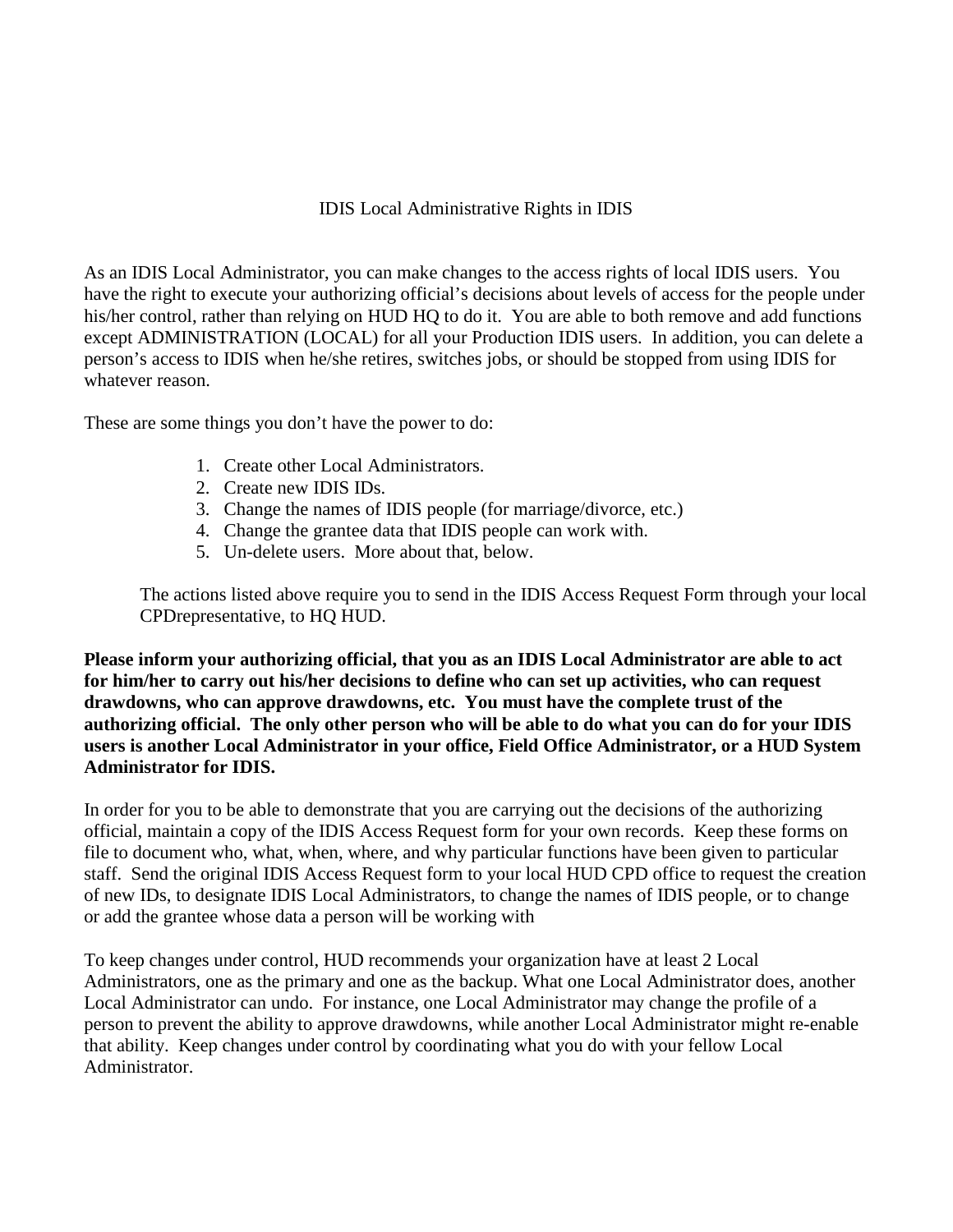### **To activate IDIS IDs, or disable IDIS IDs:**

- 1. IDIS allows you, the Local Administrator, as well as the System Administrator at HUD, to "flag" each person as Active, Inactive, or Deleted. Please note that you can temporarily make someone Inactive, and make him or her Active later, but, if you Delete someone, only the IDIS Security Administrator at HUD HQ can undo that. To permanently prevent a person from getting into IDIS, delete him/her; to only temporarily prevent someone from using IDIS, make him/her "inactive".
- **2.** When a new IDIS person is assigned an ID, the IDIS System Administrator at HUD HQ creates the initial profile which defines what data a person has access to, and what s/he can do with that data. **You can "fine tune" each user's profile, by subtracting (or adding back) the functions that each user should have. To do this properly, you will have to be aware of what the local authorizing official wants each of his/her users to do in IDIS, and will have to keep track of changes he/she decides to have you make.**

# **Under the Edit Grantee /PJ User Profile Page, The Functions Below Can Be Turned On / Off:**

**STATUS: (Active, Inactive, or Deleted)**

 **(TCAP)**

| <b>SET UP ACTIVITY</b>                                     | DRAWDOWN APPROVAL            |
|------------------------------------------------------------|------------------------------|
| <b>UPDATE ACTIVITY</b>                                     | <b>REQUEST DRAWDOWN</b>      |
| <b>VIEW ACTIVITY</b>                                       | <b>TABLE MAINTENANCE</b>     |
| __ ADMINISTRATION (LOCAL) __ REPORT                        |                              |
| <b>ADD SUBORDINATE</b>                                     | <b>EDIT SUBORDINATE</b>      |
| There Are Four Program Areas That Can Be Turned On Or Off: |                              |
| <b>CDBG PROGRAM</b><br>$(CDBG-R)$                          | <b>ESG PROGRAM</b><br>(HPRP) |
| <b>HOME PROGRAM</b>                                        | <b>HOPWA PROGRAM</b>         |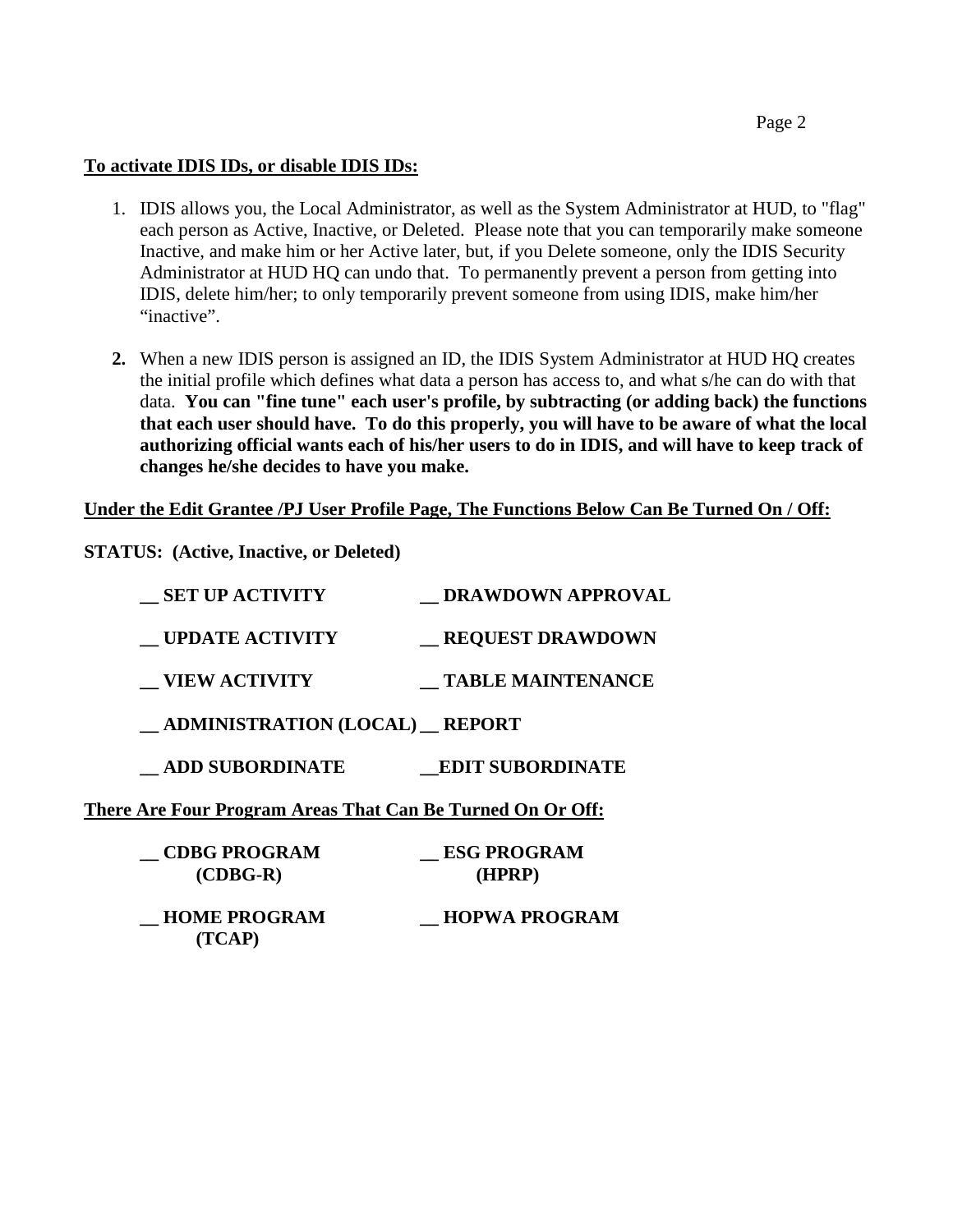#### **What to do to change a profile:**

- 1. Obtain a list of the IDs for all your users. Your local CPD representative receives a listing of these frequently.
- 2. Know what functions the authorizing official has decided to allow for each person. Use the IDIS Access Request form to document these decisions.
- 3. Under the Admin Tab, Select "Search User Profiles" and enter User Information (User ID, or Name) for profile information on that particular user. Once you get to this page, you should select Edit Access and then it will take you to the Edit Grantee/PJ User Profile Page.
- 4. On the Edit Grantee /PJ User Profile Page, you will be able to update user functions, as well as, program areas within IDIS for your colleagues.
- 5. Verify the information on the first Edit User Profile Screen and select Save.
- 6. If any information must be changed, contact your local CPD representative. The only change **you** can make on that screen is to "flag" the user as ACTIVE, INACTIVE, or DELETED. You can't reverse a deletion, only HUD HO can.
- 7. When you have turned on/off the functions that reflect the decisions of the authorizing official, press Save.

#### **The Functions to Assign:**

On the IDIS Access Request Form these are the options:

| <b>Main Functions</b>                 | <b>HUD Abbreviated Codes</b>             |
|---------------------------------------|------------------------------------------|
| Set Up Activity                       | S                                        |
| <b>Request Drawdown</b>               | D                                        |
| <b>Approve Drawdown</b>               | P                                        |
| Local IDIS Administrator              | A                                        |
| View Activities and Get Reports, Only | Blank-If none of the above are specified |

The CPD representatives in the local HUD offices, and the System Administrator at HUD, use "S, D, P, and A" to describe which users have which rights.

Note that every user has VIEW ACTIVITY and REPORTS turned on automatically, via the initial profile set

PLEASE REMEMBER: Even if a person has the authority to both Request and Approve drawdowns, IDIS has a rule that says the same person cannot approve his/her own draw requests. If person A requests a draw, person B has to approve it; person A cannot. Therefore, the person who makes the drawdown requests, cannot approve the drawdown despite the fact that they can have both profiles.